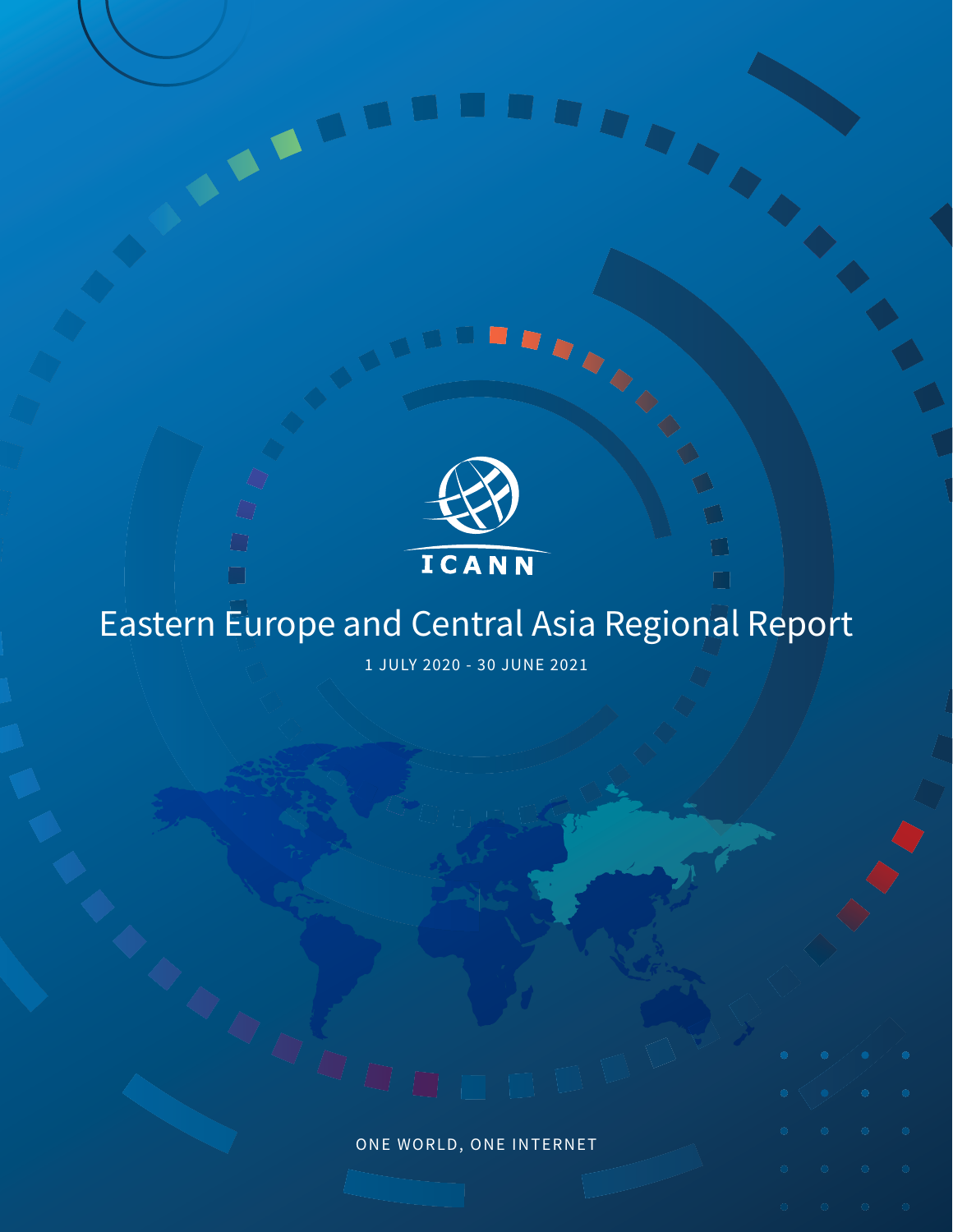# Year at a Glance — Timeline

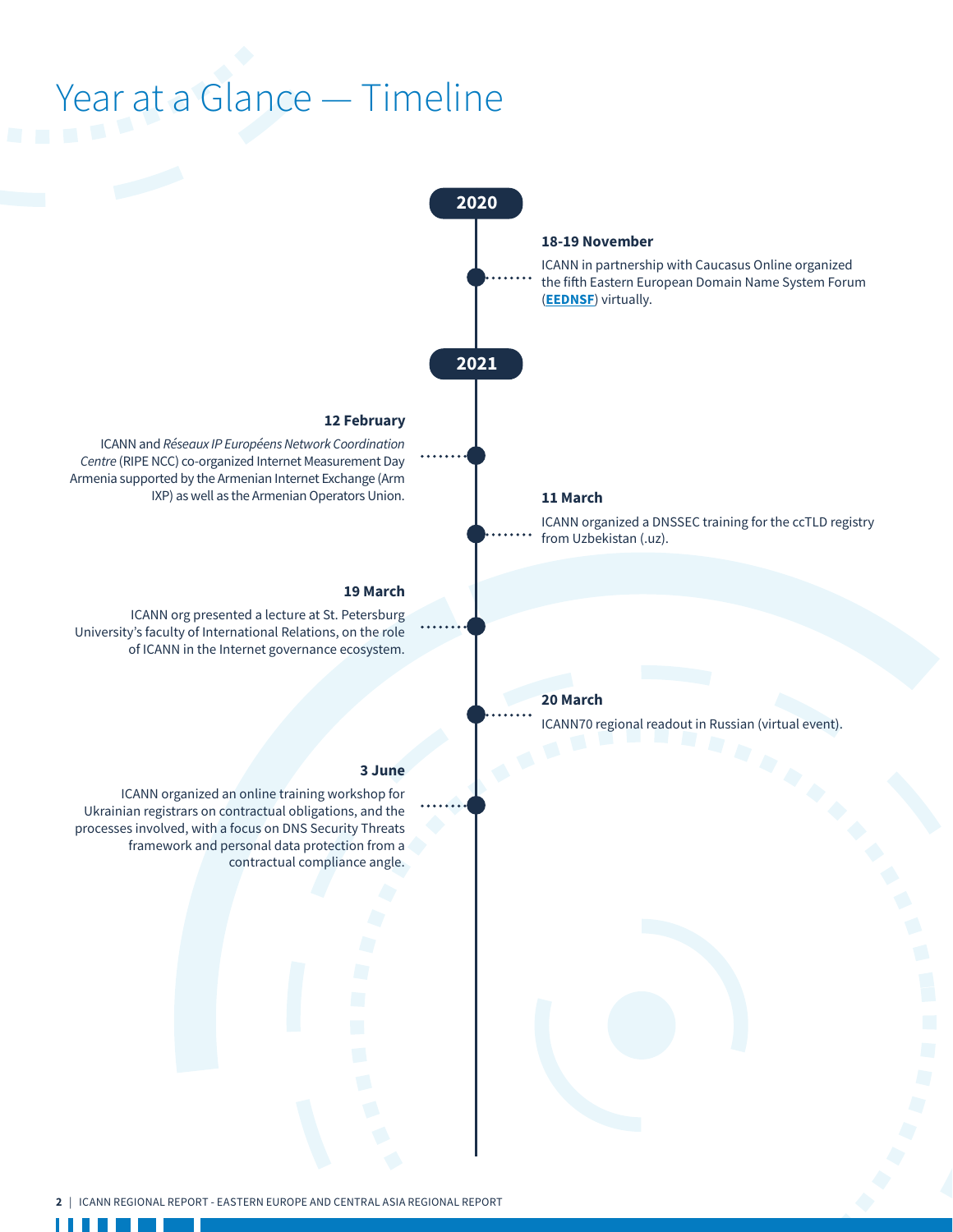# Regional Highlights

**Eastern European DNS Forum Marked Five Years**



The fifth Eastern European DNS Forum was held virtually, with the support of Caucasus Online, local regulatory body Georgian National Communications Commission and Ministry of Economy. ICANN Board Chair Maarten Botterman made welcome remarks emphasizing the importance of the Internet in the COVID-19 period and ICANN's role in keeping the internet infrastructure secure, stable and interoperable.

The two-day agenda included policy and tech days that gathered DNS experts from across the region, and globally. During the session participants discussed DNS security and threat mitigation, infrastructure development and Universal Acceptance. The forum attracted over 150 participants from 12 countries.

# **ICANN Signs Memorandum of Understanding with the Georgian National Communications Commission**

In December, Göran Marby, ICANN President and CEO and Merhab Katamadze, Commissioner of the Georgian National Communications Commission (GNCC) signed the Memorandum of Understanding (MoU) to leverage both parties' vision of a secure and resilient Internet infrastructure to support and protect the unique communities which make up one single, global community. The MoU was signed during the opening ceremony of Georgian Internet Governance Forum, that ICANN supported as a sponsor. Some of the joint activities that will be explored under the MoU will be Universal Acceptance, DNS security threats, studies and research projects, training, and exchange of expertise. This is the second MoU ICANN has signed with a governmental organization in the region. The first one was with the Ministry of Transport, Communication and Information Technologies (MTCIT) of Armenia in December 2017.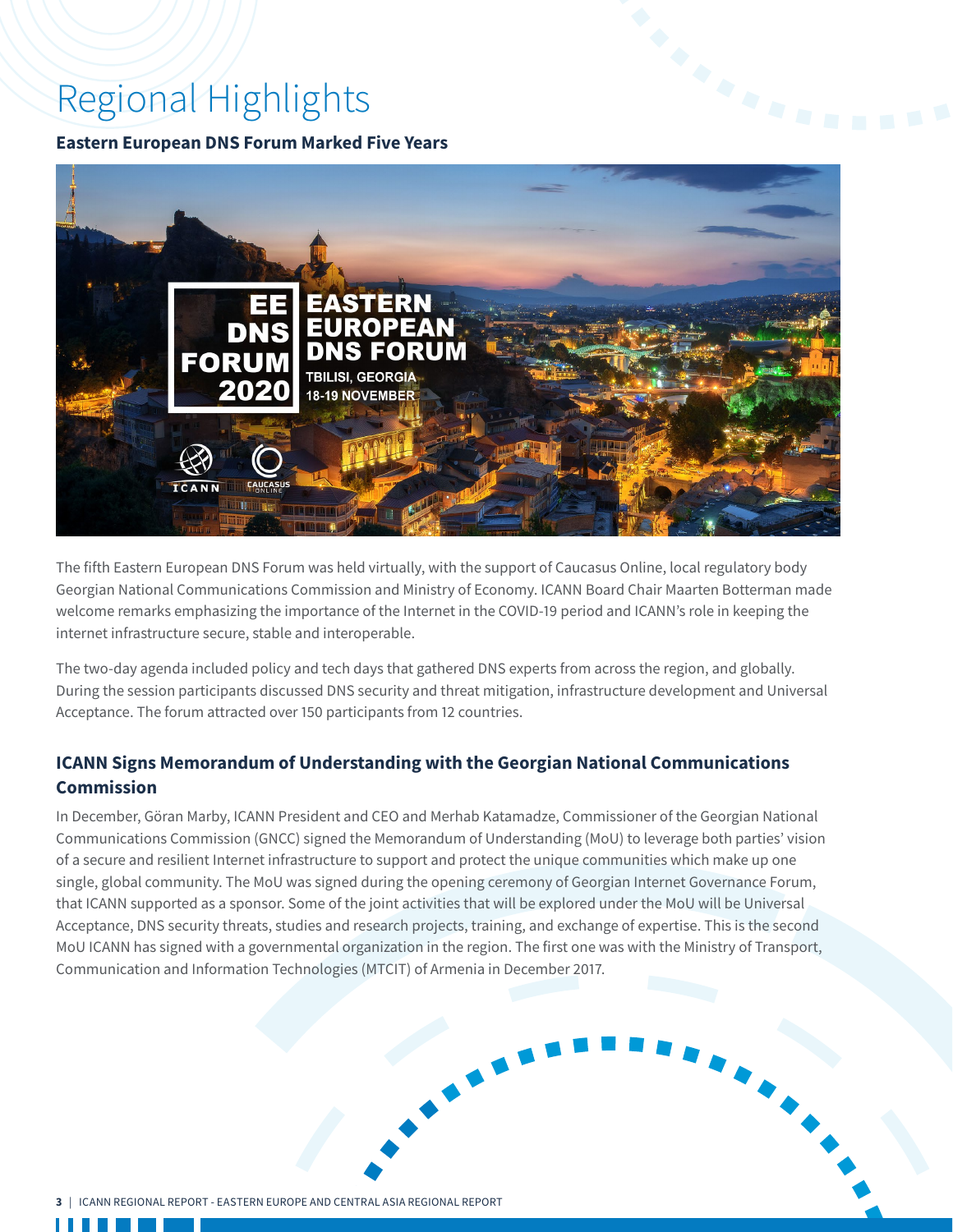# Capacity-Development Activities in Eastern Europe and Central Asia

## TRAINING FOR TECHNICAL COMMUNITY

*ICANN org held technical workshops and webinars on DNS Network Security, Domain Name Security Extensions (DNSSEC) and Universal Acceptance across the region.*

# TRAINING FOR LAW ENFORCEMENT AGENCIES

*Due to the challenges posed by the COVID-19 pandemic, ICANN org was unable to organize any specific training for law enforcement agencies during this fiscal year.*

## TRAINING FOR NONTECHNICAL COMMUNITY

*ICANN org also regularly helps to build capacity for the community such as accredited registrars and registry operators. In addition, ICANN org engaged with government and civil society for training that is relevant to these sectors.*

| <b>Total number of workshops</b><br>in <b>FY21:</b><br>2 | <b>Total numb</b><br>in <b>FY21:</b><br>$\overline{\mathbf{0}}$ |
|----------------------------------------------------------|-----------------------------------------------------------------|
| <b>Total number of workshops</b>                         | <b>Total numb</b>                                               |
| in <b>FY20</b> :                                         | in <b>FY20</b> :                                                |
| 2                                                        |                                                                 |

er of workshops er of workshops

# Total number of workshops in FY21:



Total number of workshops in FY20: 2

# Eastern Europe and Central Asia Community Leaders

For the list of Supporting Organization and Advisory Committees leaders, please refer to ICANN's **[FY21 Annual Report](https://www.icann.org/en/system/files/files/annual-report-2021-en.pdf)**, page 109.

a kalendar